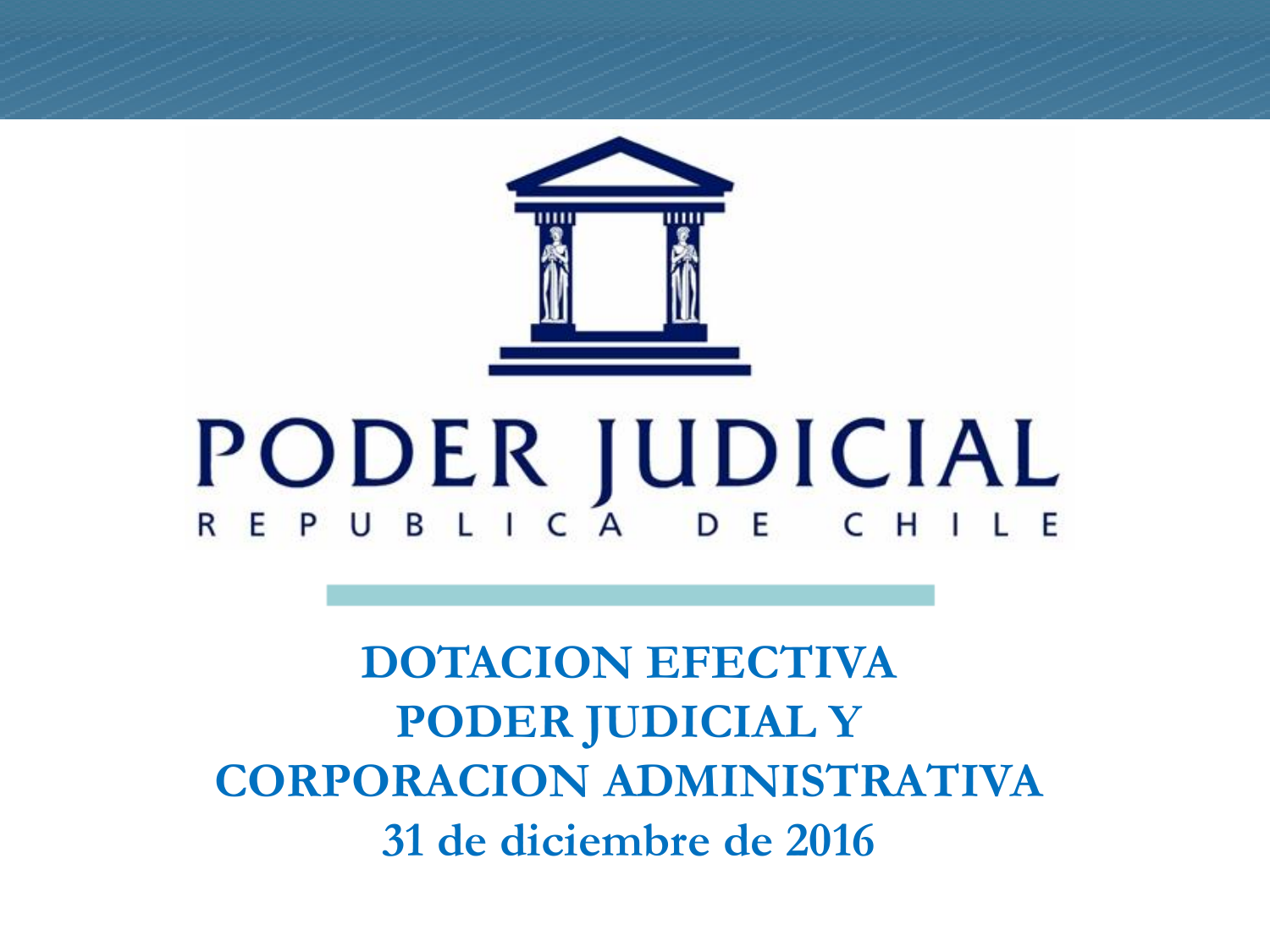#### **PODER JUDICIAL, POR CALIDAD JURIDICA**

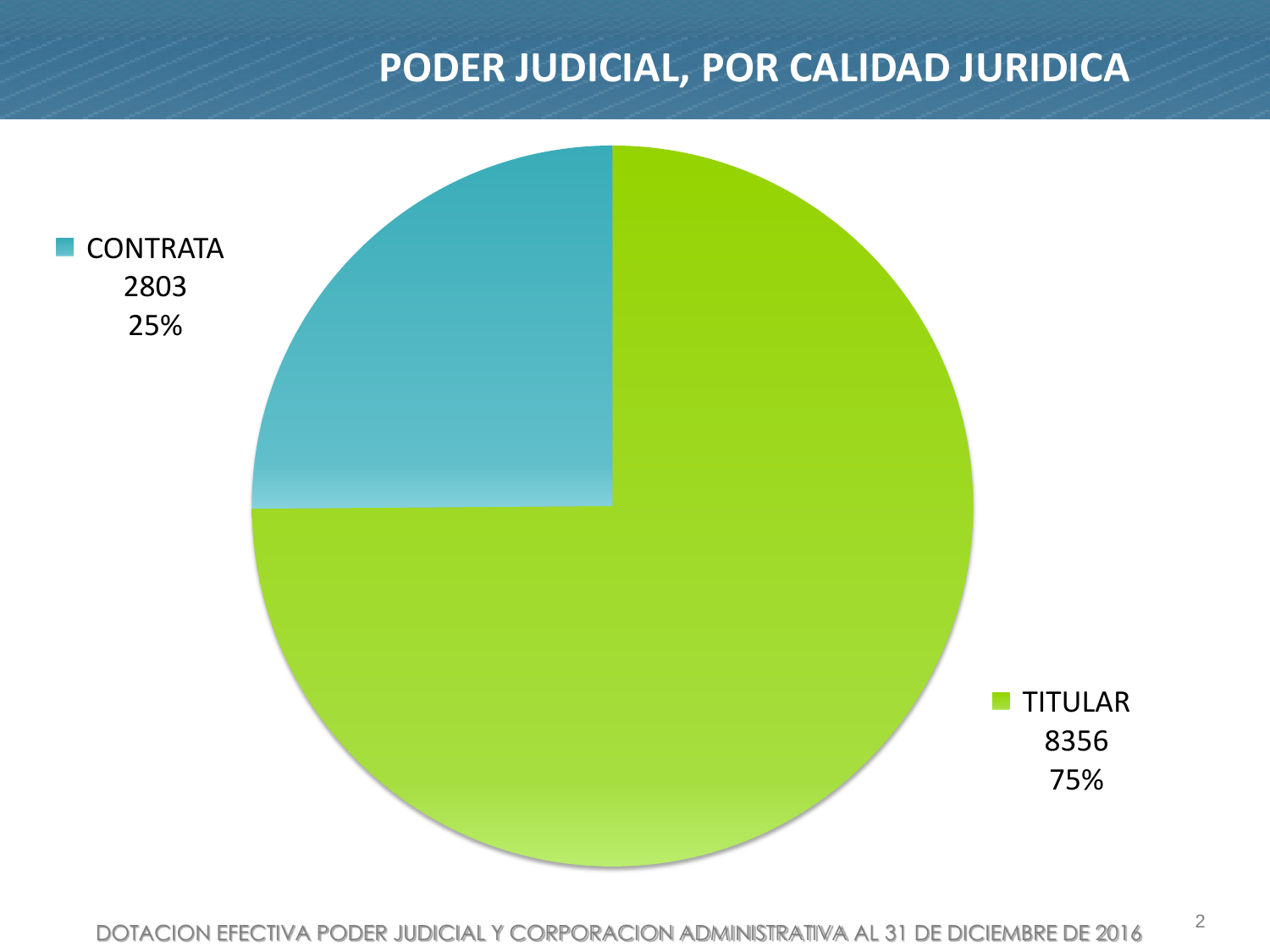## **CORPORACIÓN, POR CALIDAD JURIDICA**

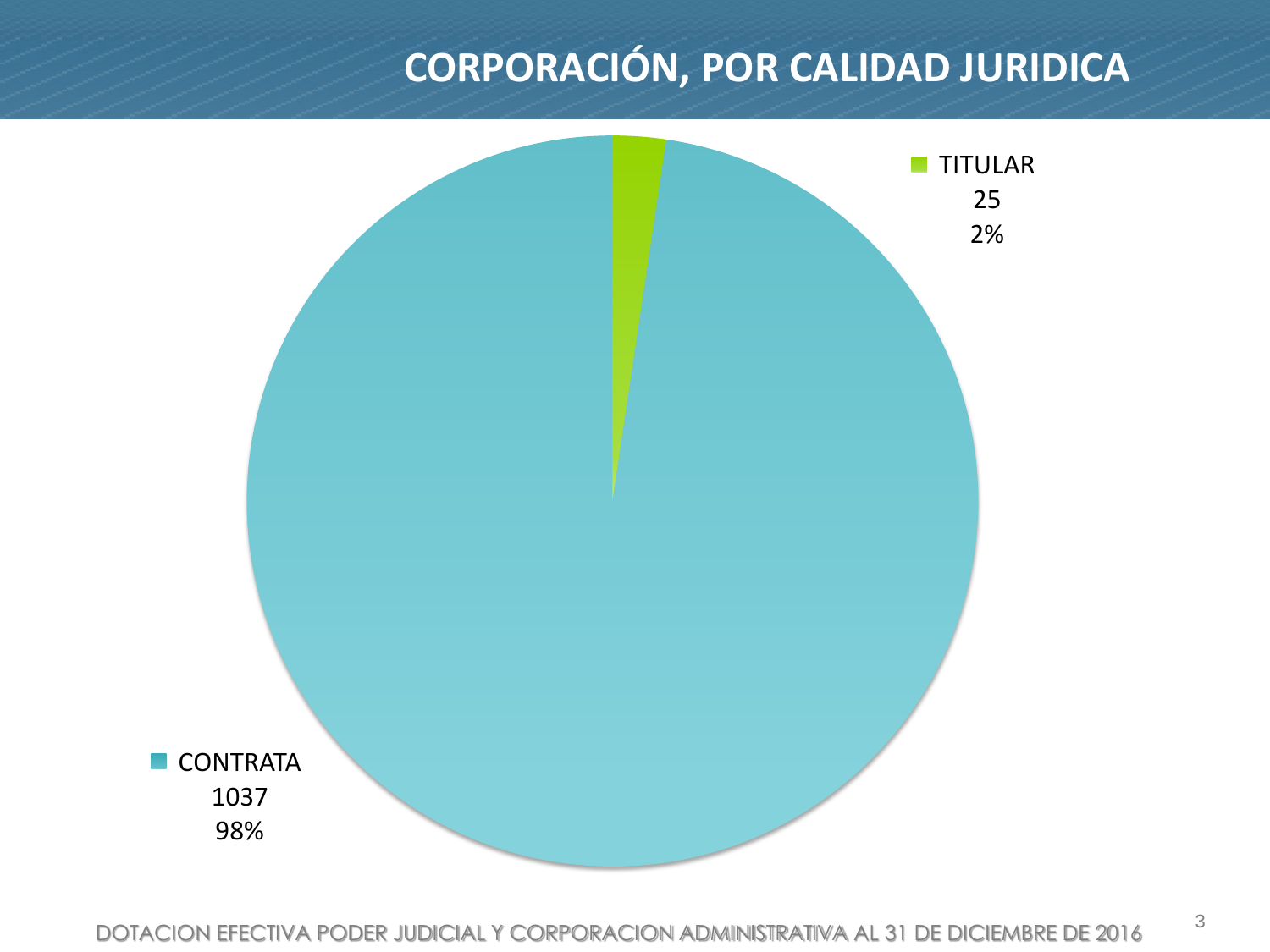#### **PODER JUDICIAL, POR ESCALAFON**

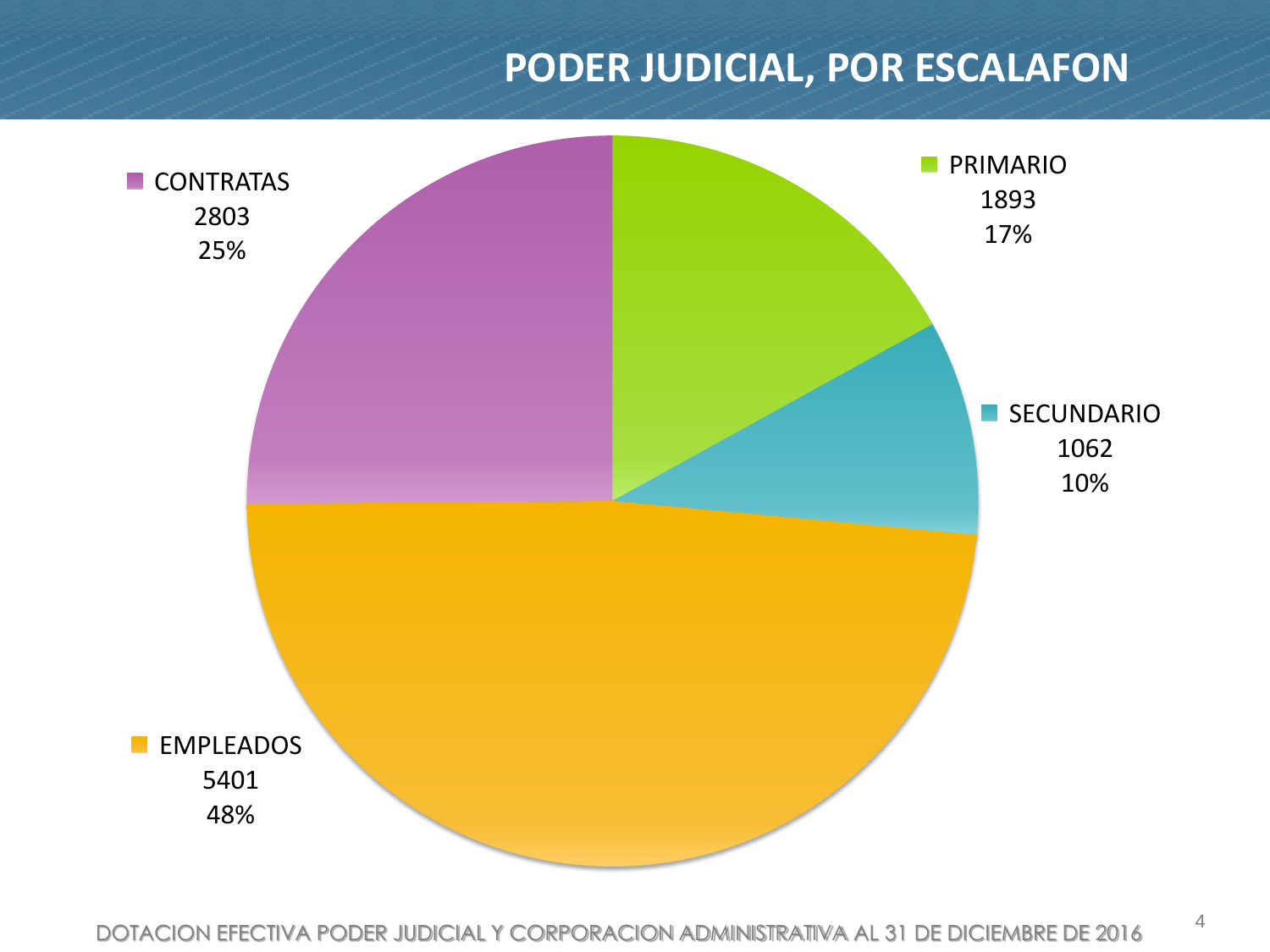#### **PODER JUDICIAL, ESCALAFON PRIMARIO POR CARGO**

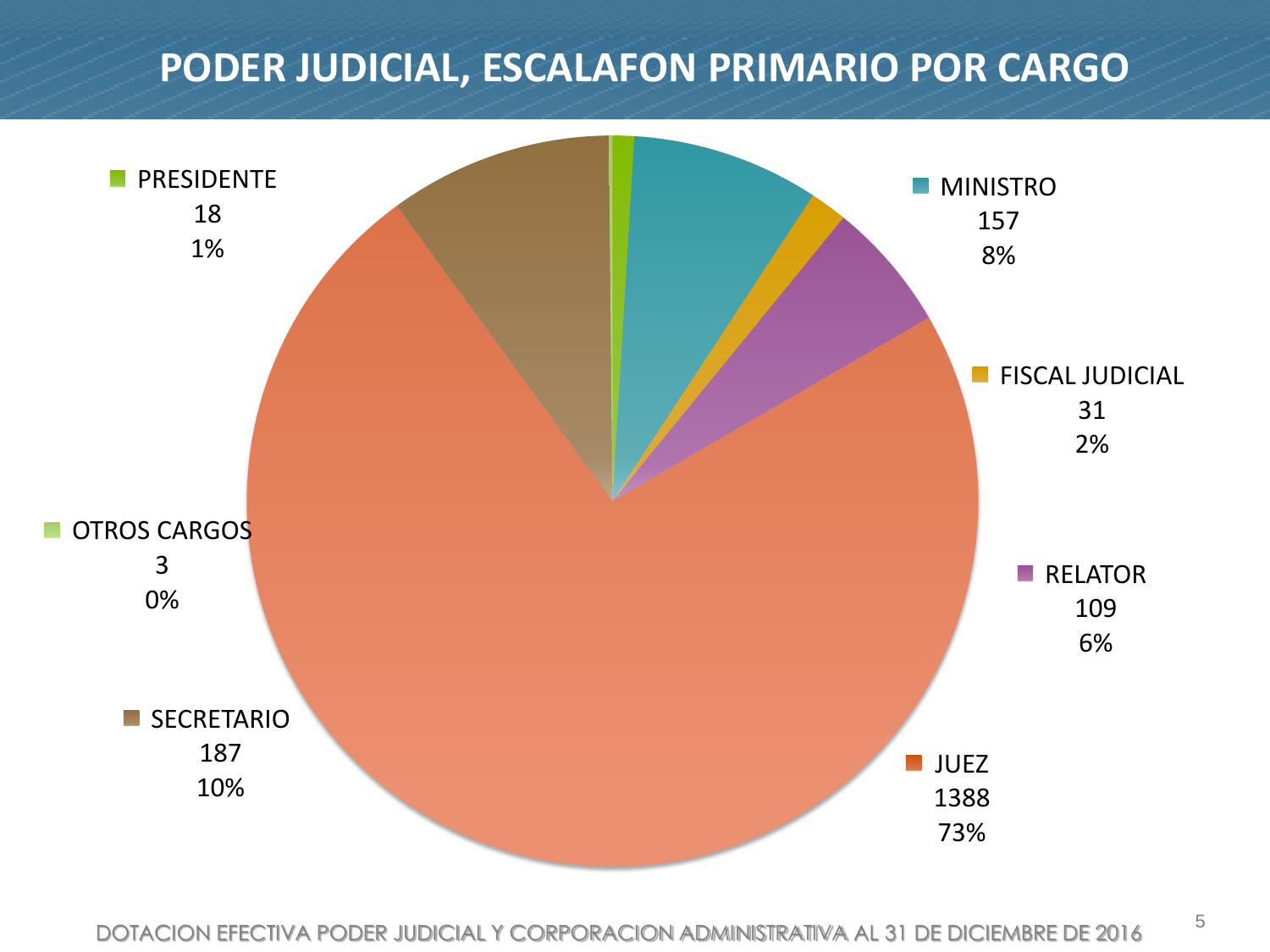## **CORPORACIÓN, POR TIPO DE UNIDAD**



DOTACION EFECTIVA PODER JUDICIAL Y CORPORACION ADMINISTRATIVA AL 31 DE DICIEMBRE DE 2016<sup>6</sup>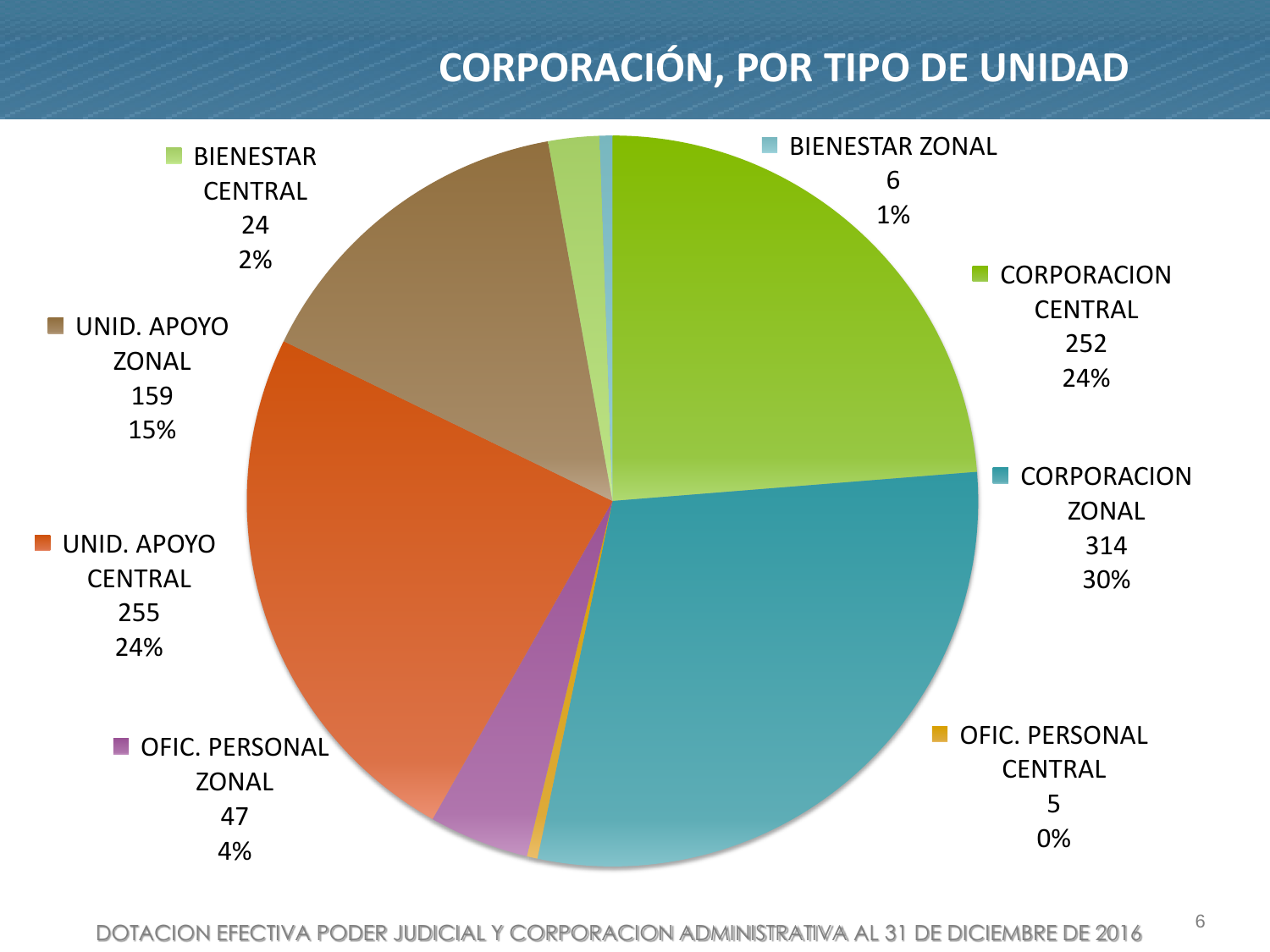#### **PODER JUDICIAL, POR RANGO DE EDAD**

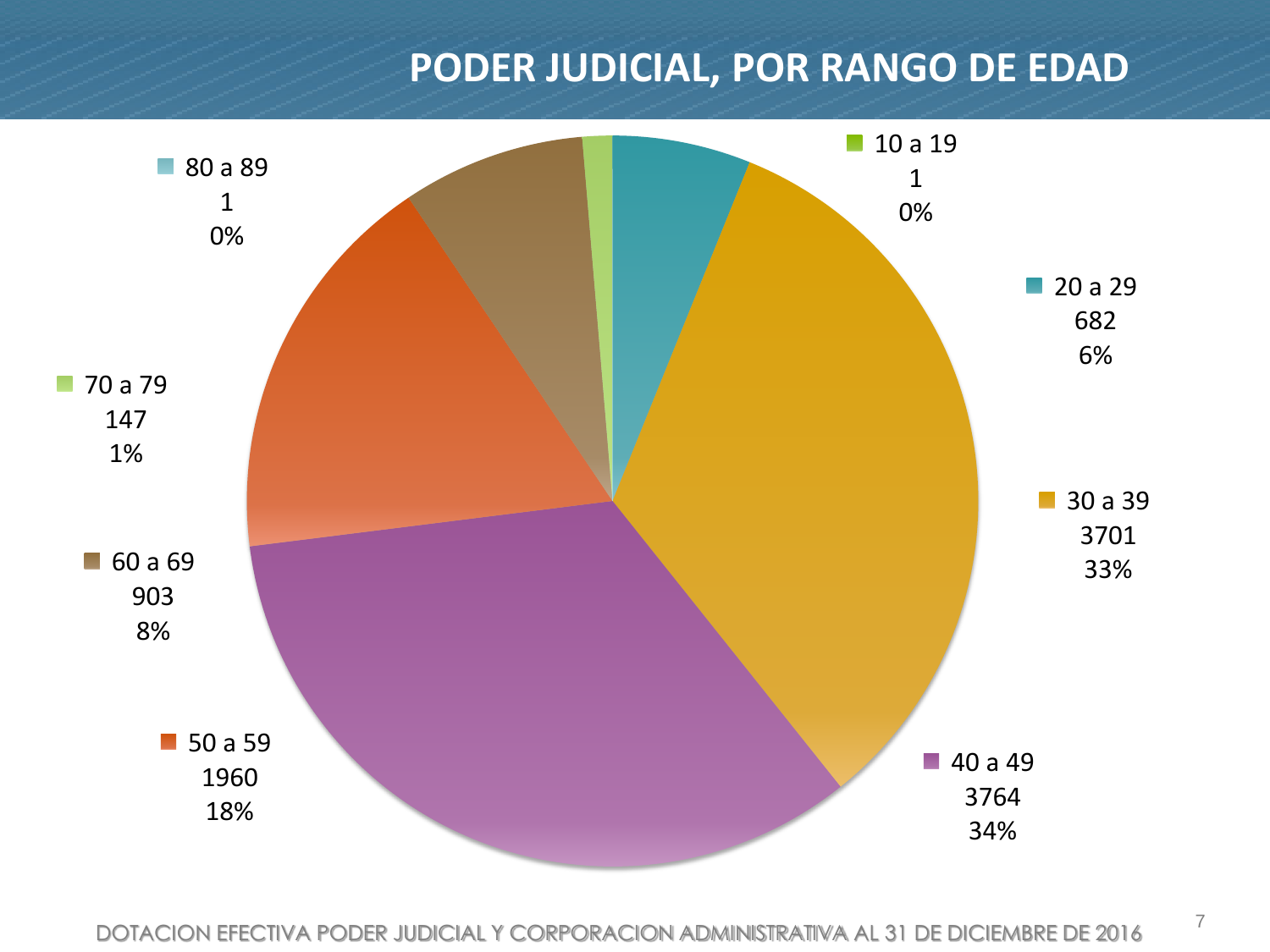## **CORPORACIÓN, POR RANGO DE EDAD**

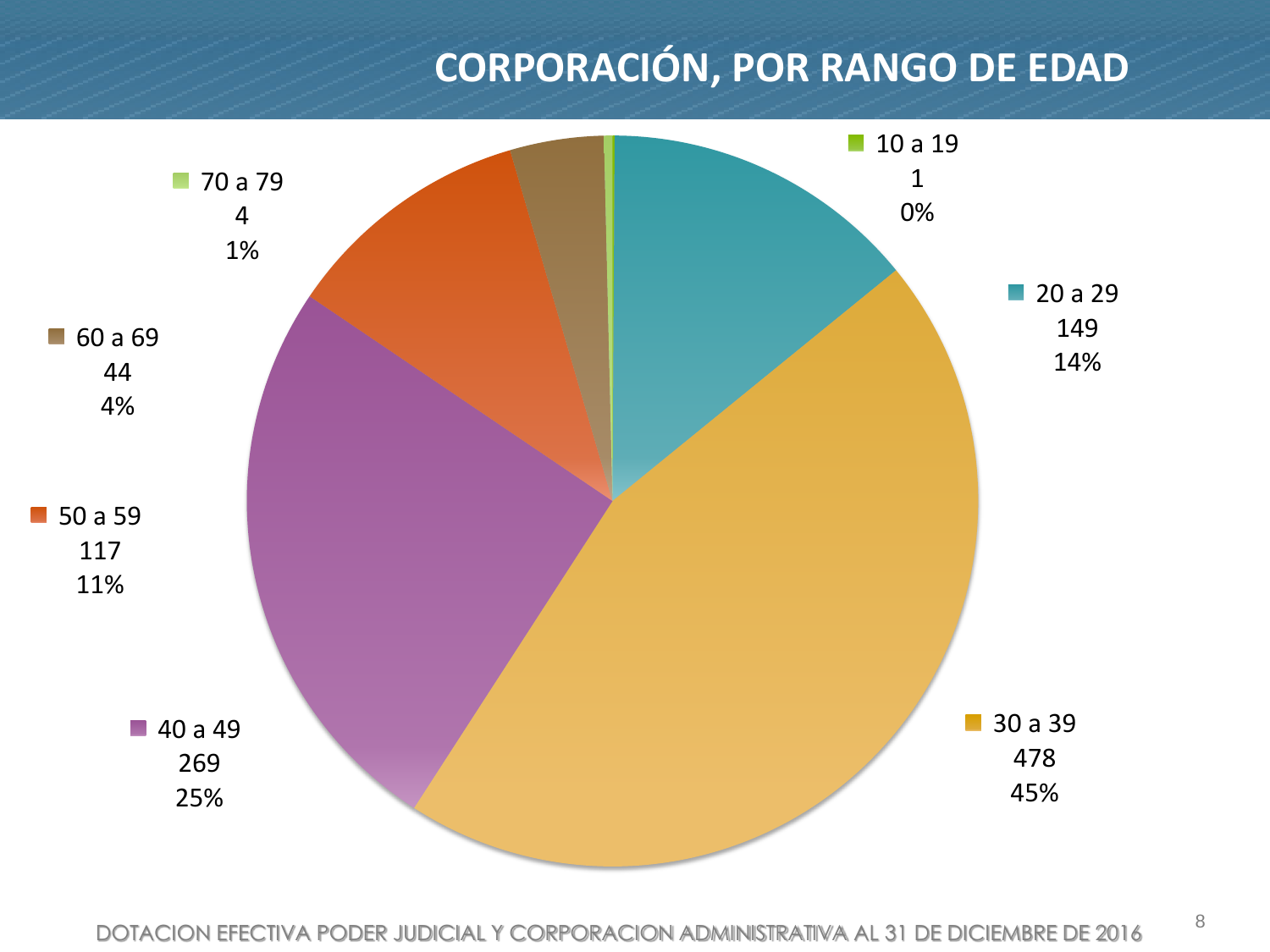## **PODER JUDICIAL, PROMEDIO DE EDAD POR ESCALAFÓN**



DOTACION EFECTIVA PODER JUDICIAL Y CORPORACION ADMINISTRATIVA AL 31 DE DICIEMBRE DE 2016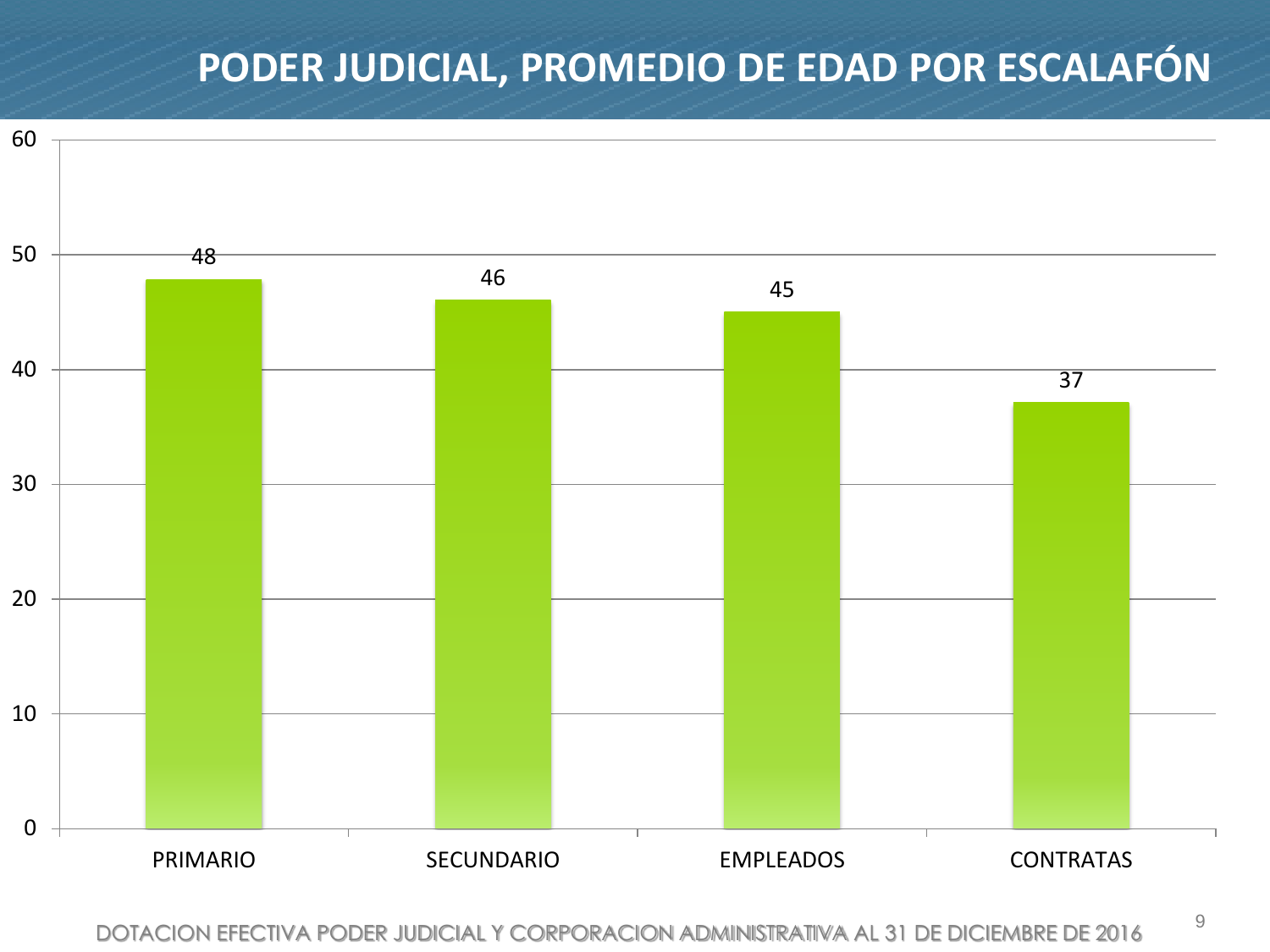## **CORPORACIÓN, PROMEDIO DE EDAD POR TIPO DE UNIDAD**

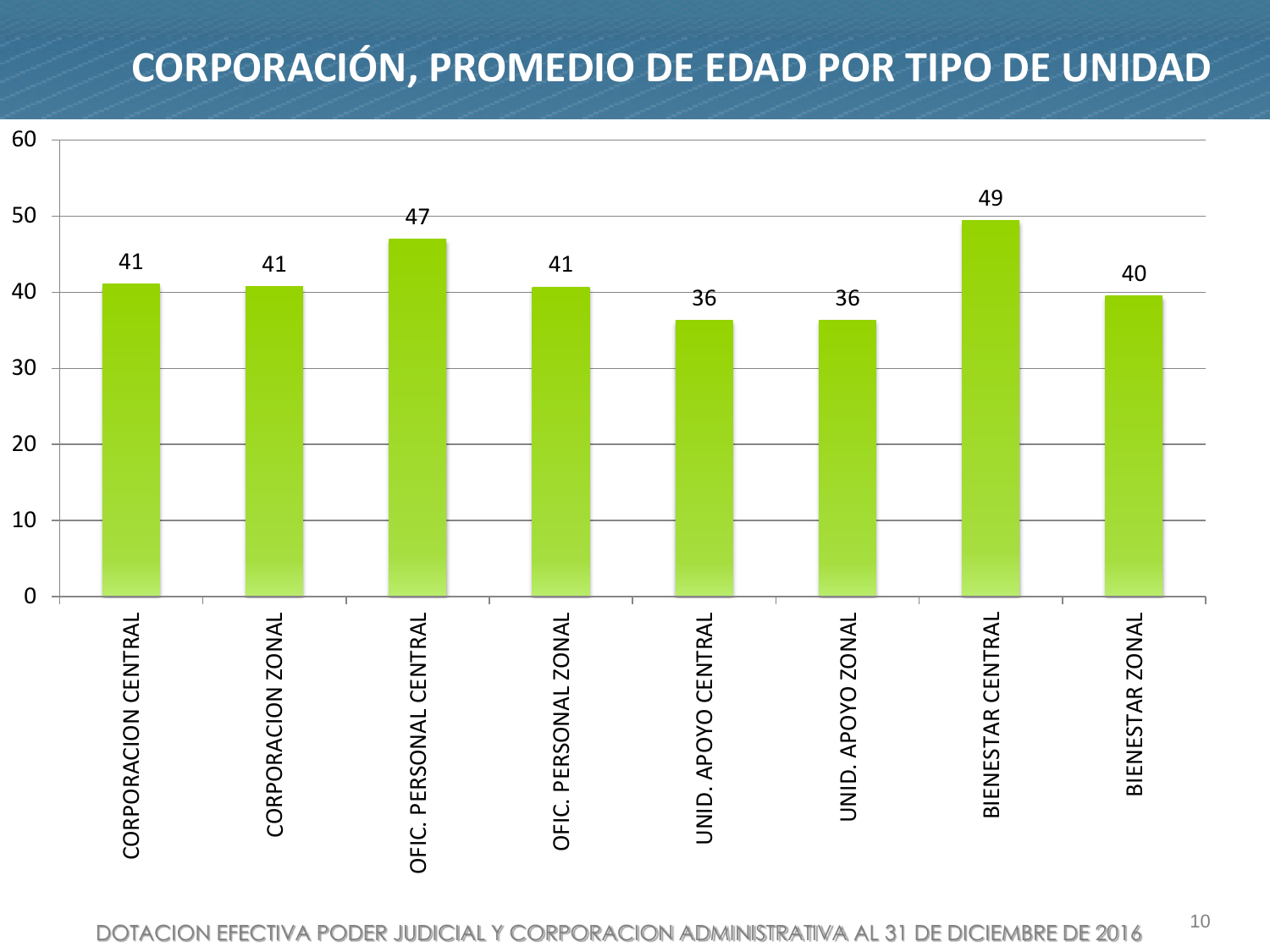#### **PODER JUDICIAL, POR SEXO**

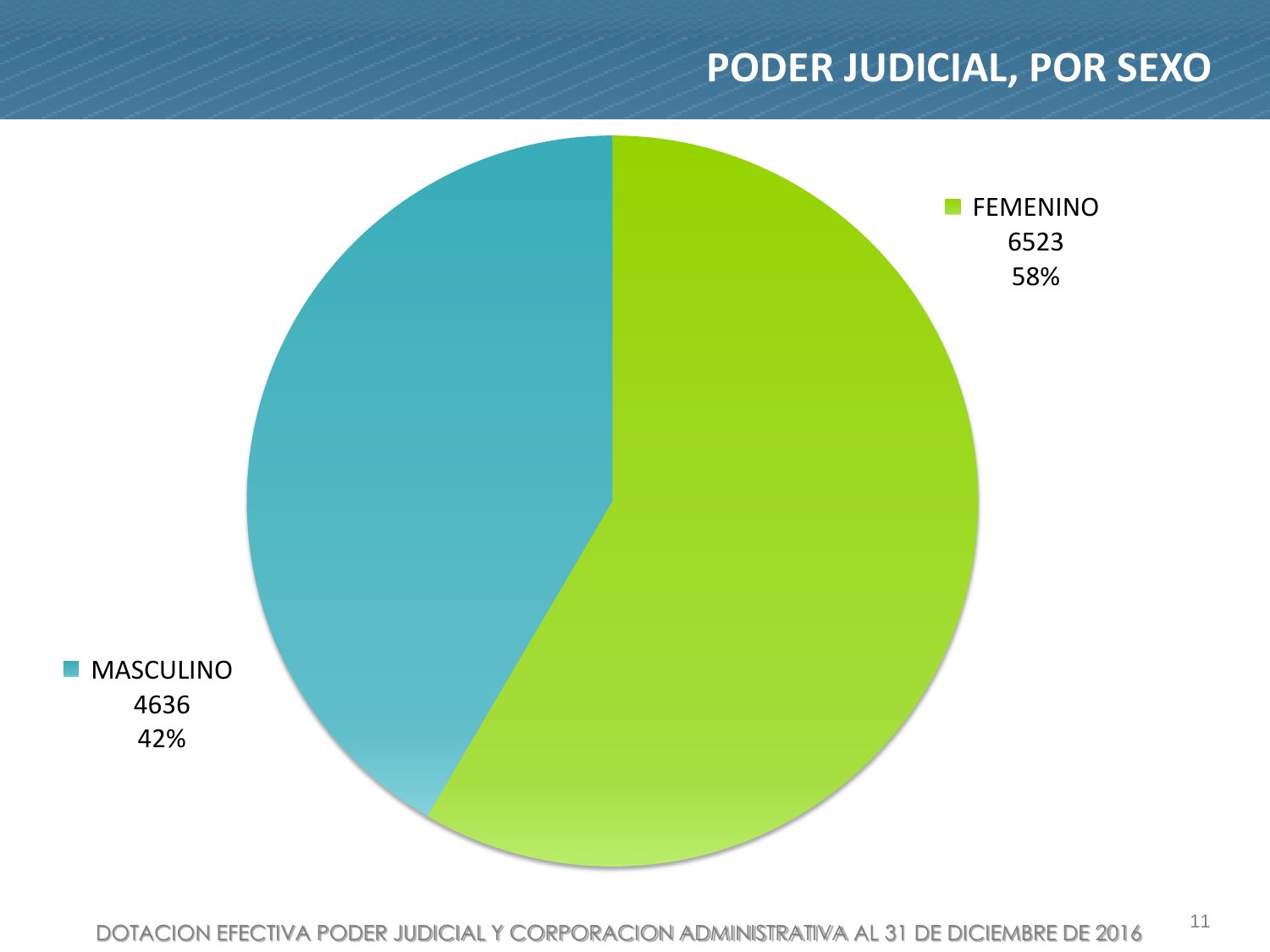## **CORPORACIÓN, POR SEXO**

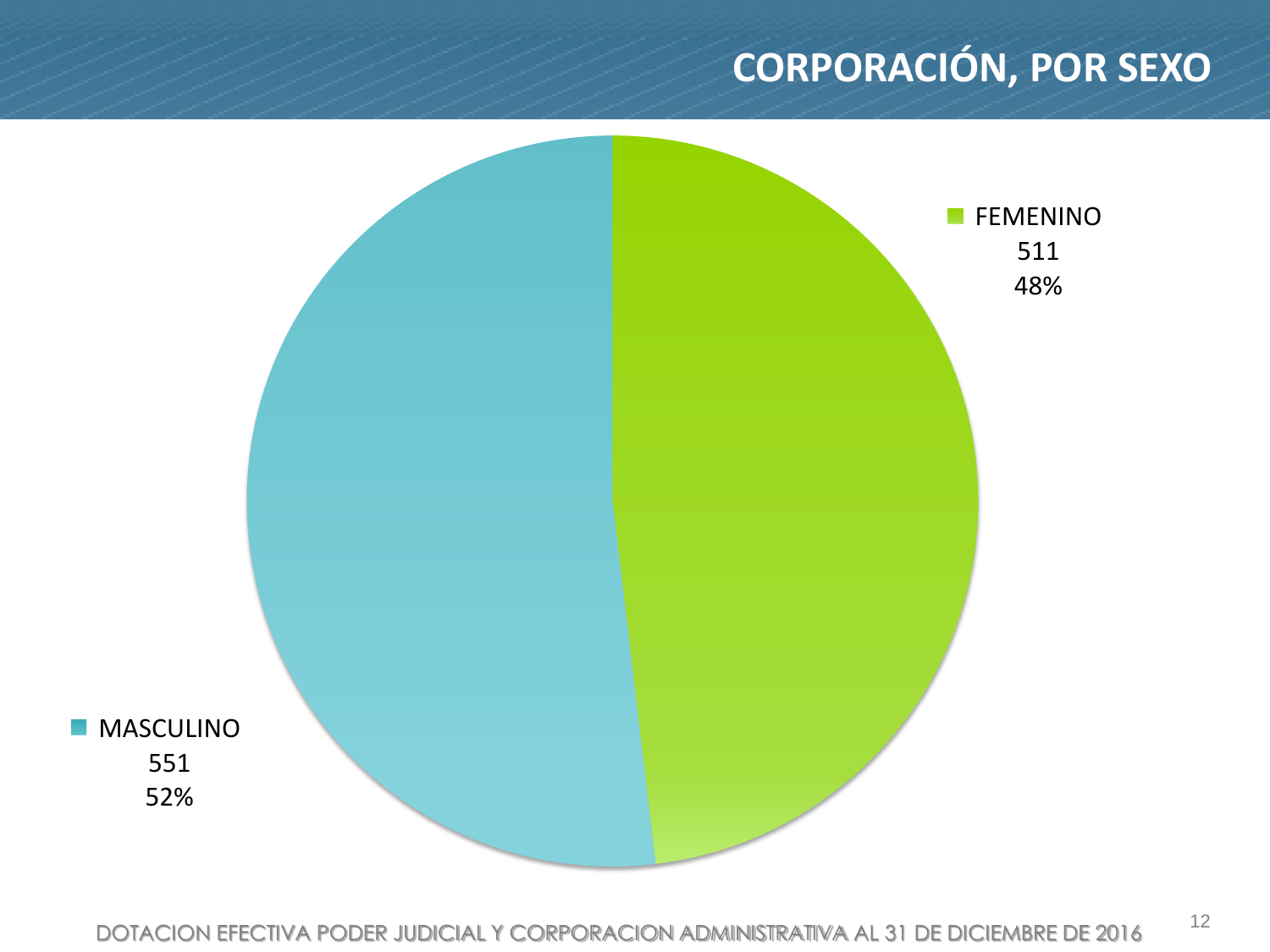## **PODER JUDICIAL, PROMEDIO DE EDAD POR JURISDICCIÓN**

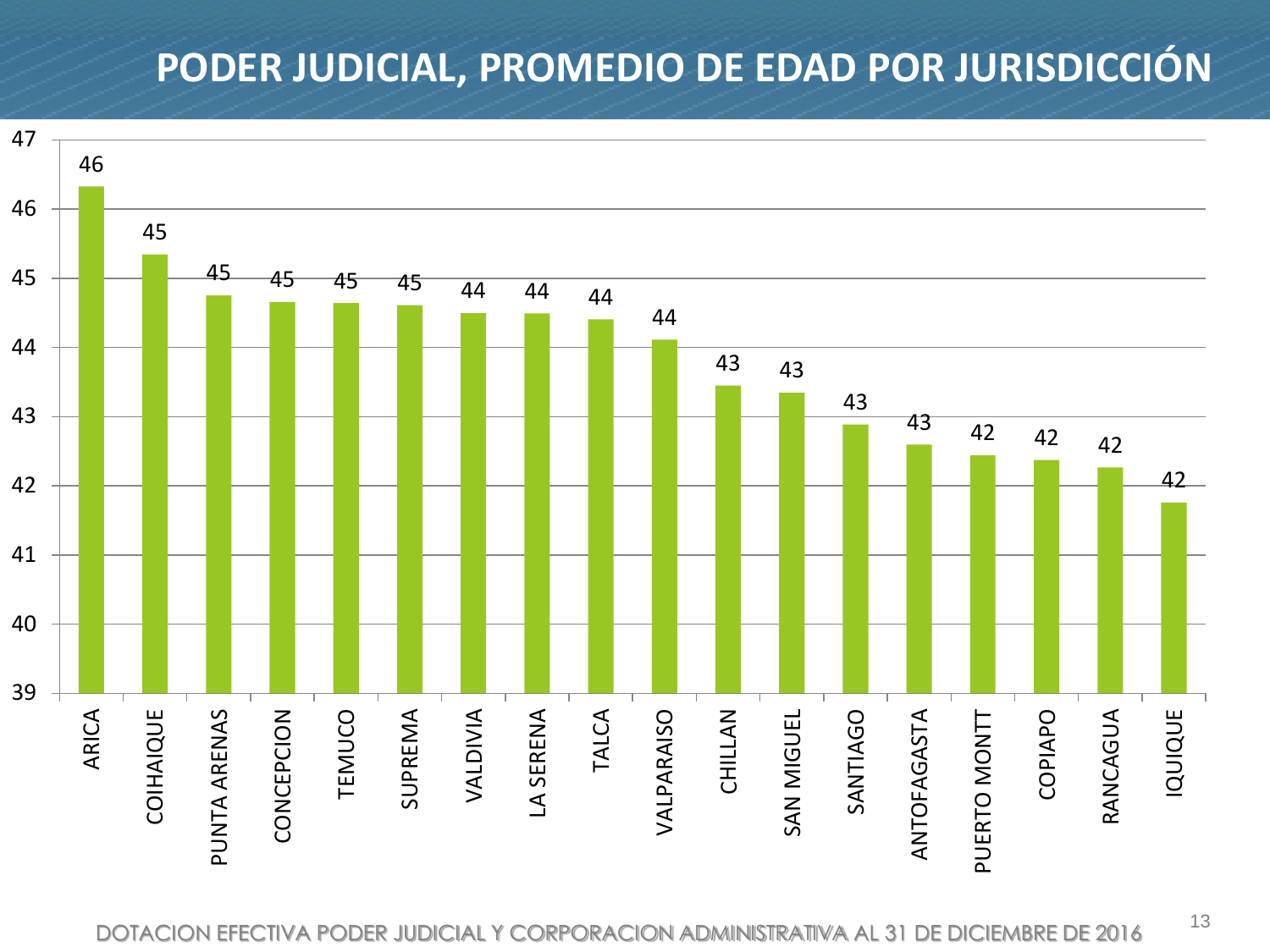## **CORPORACIÓN, PROMEDIO DE EDAD POR JURISDICCIÓN**

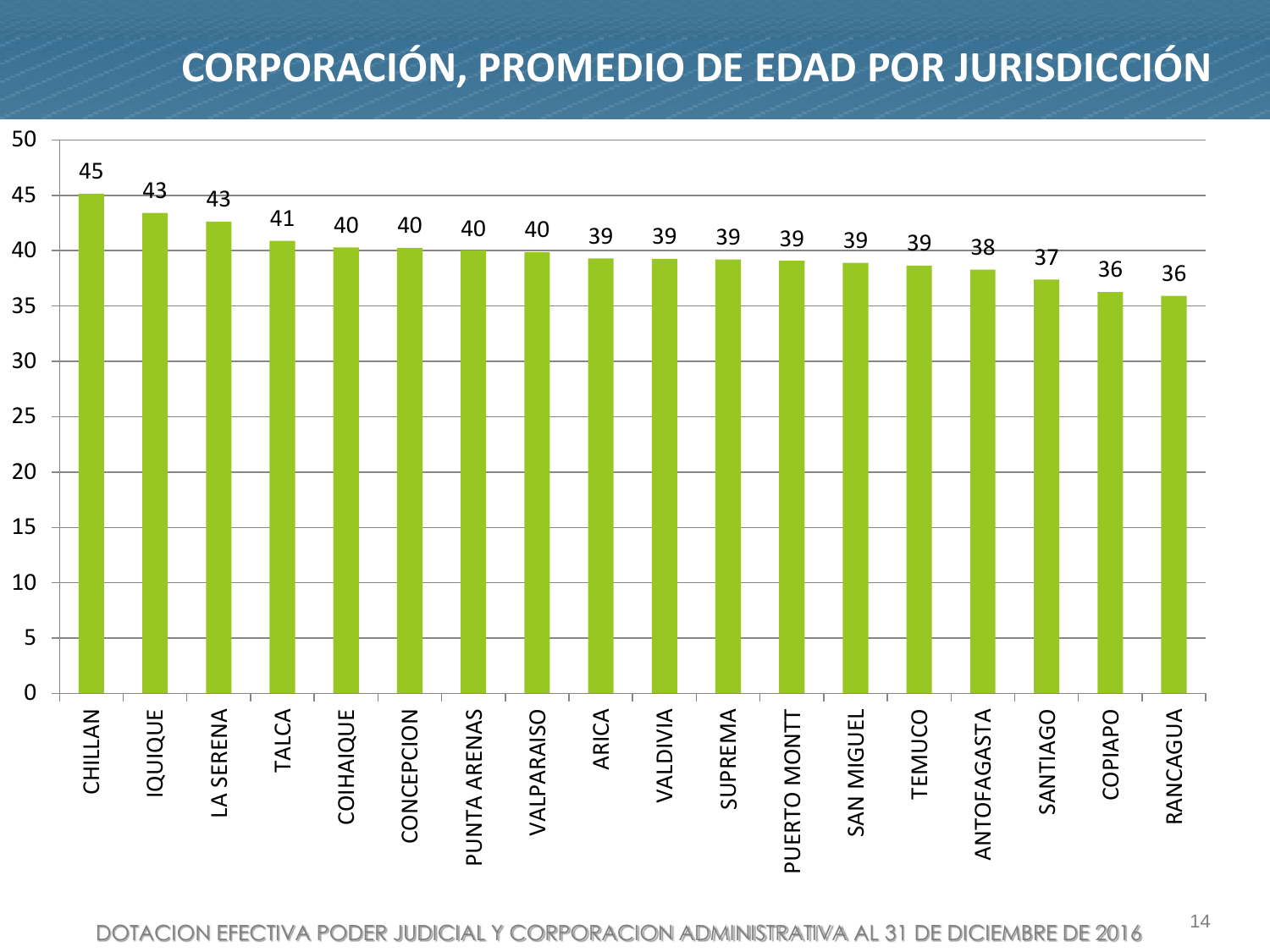#### **PODER JUDICIAL, POR JURISDICCIÓN**

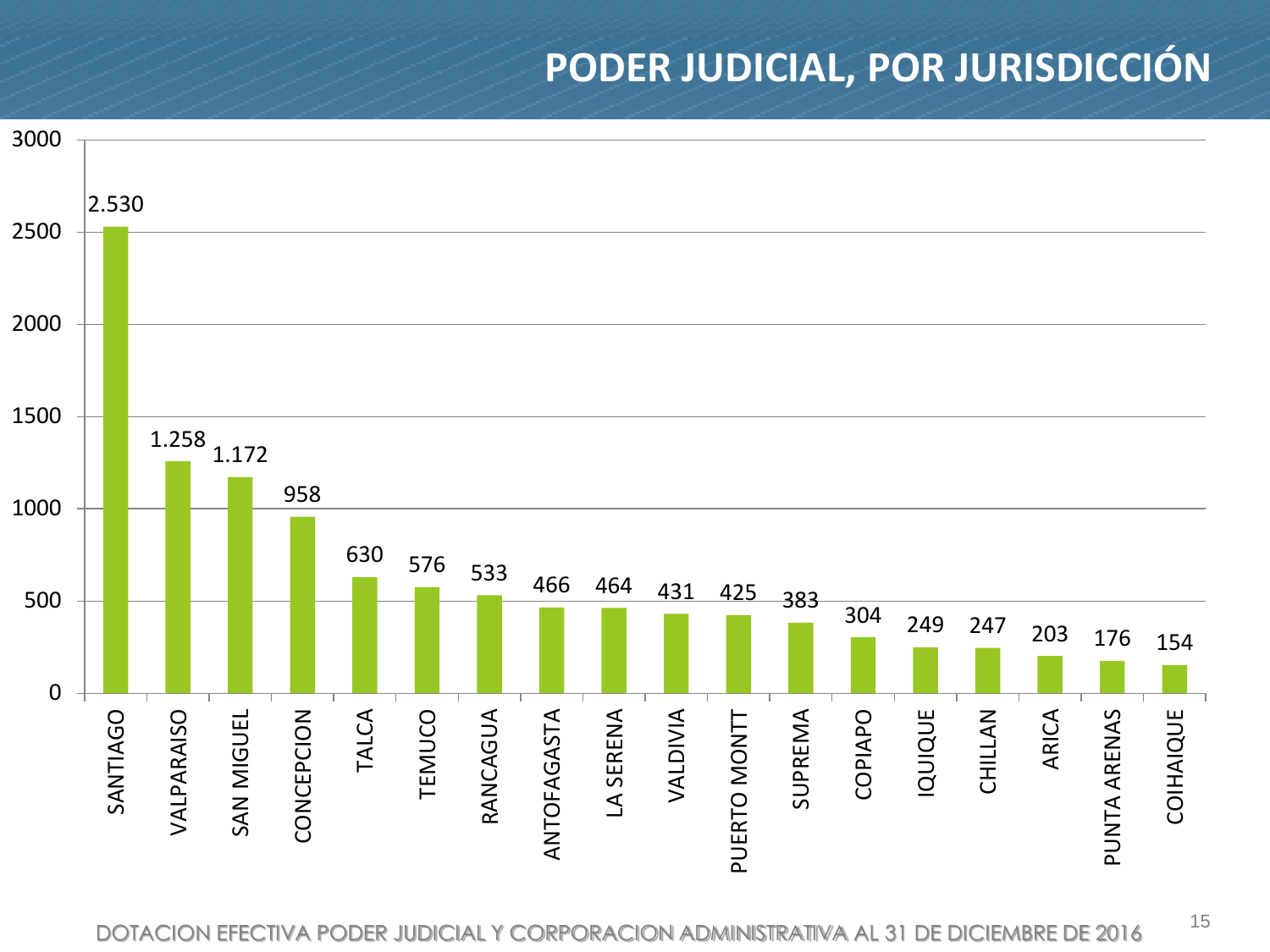## **CORPORACIÓN, POR JURISDICCIÓN**

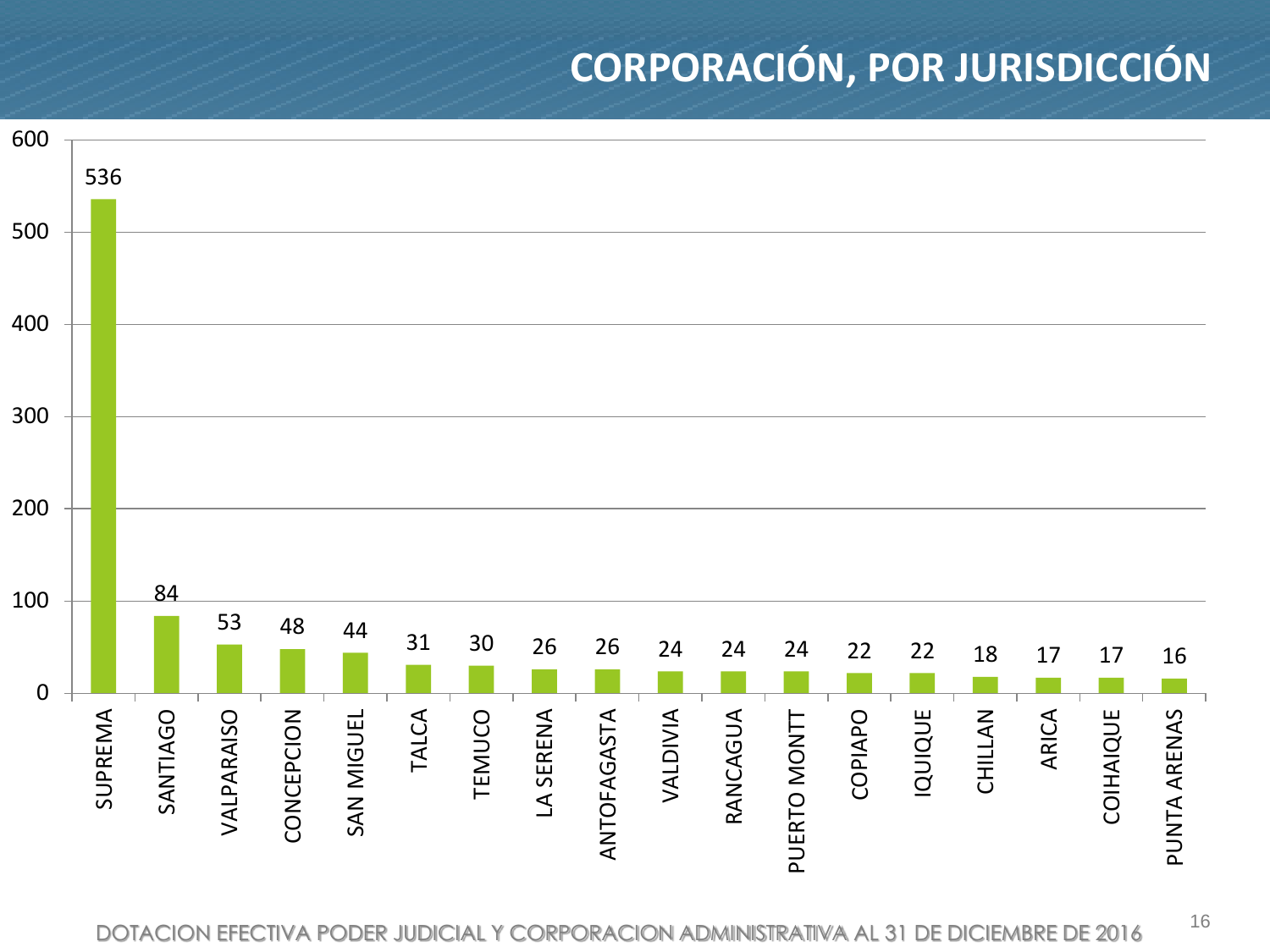## **PODER JUDICIAL, POR ANTIGÜEDAD**

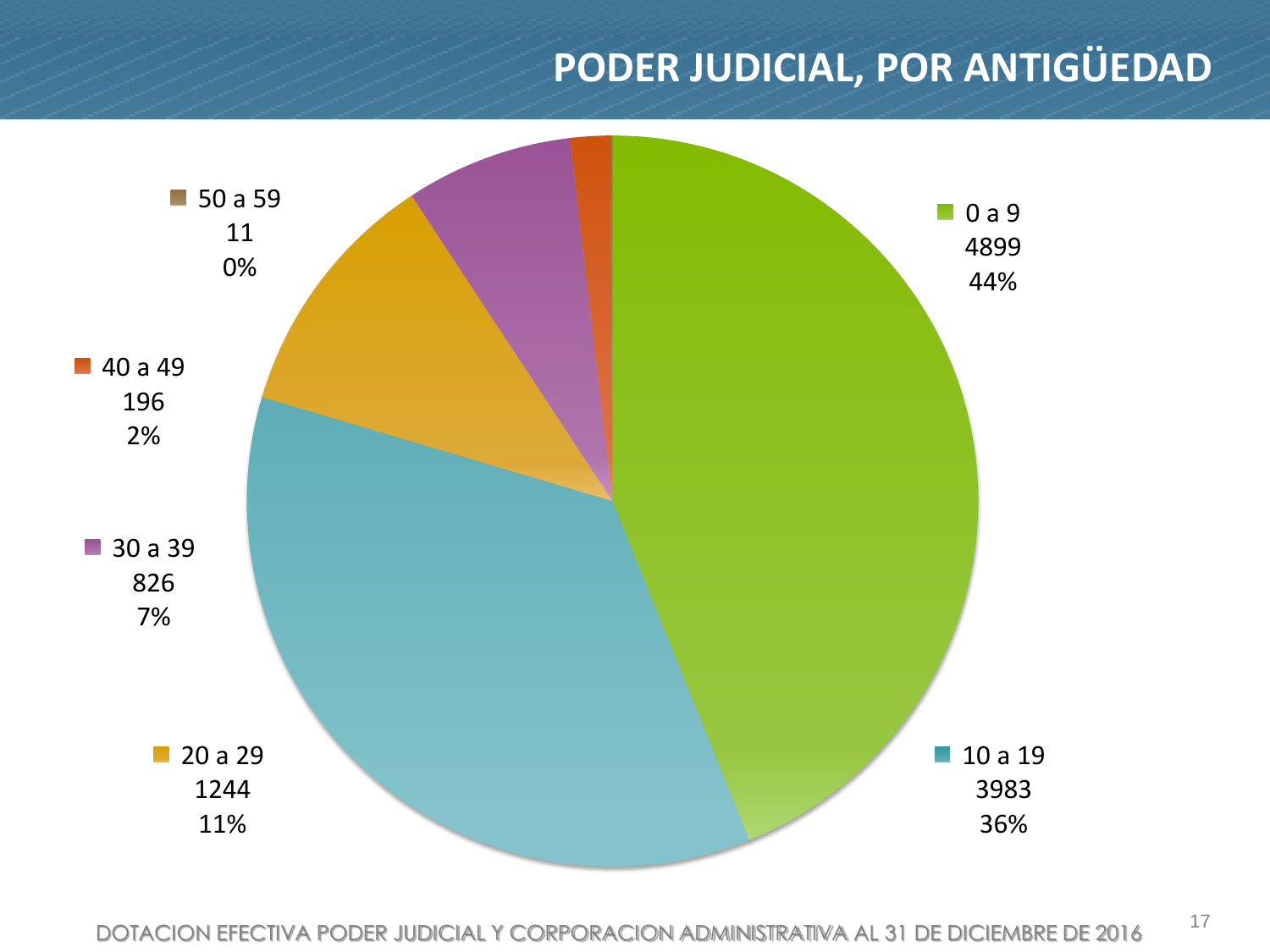# **CORPORACIÓN, POR ANTIGÜEDAD**

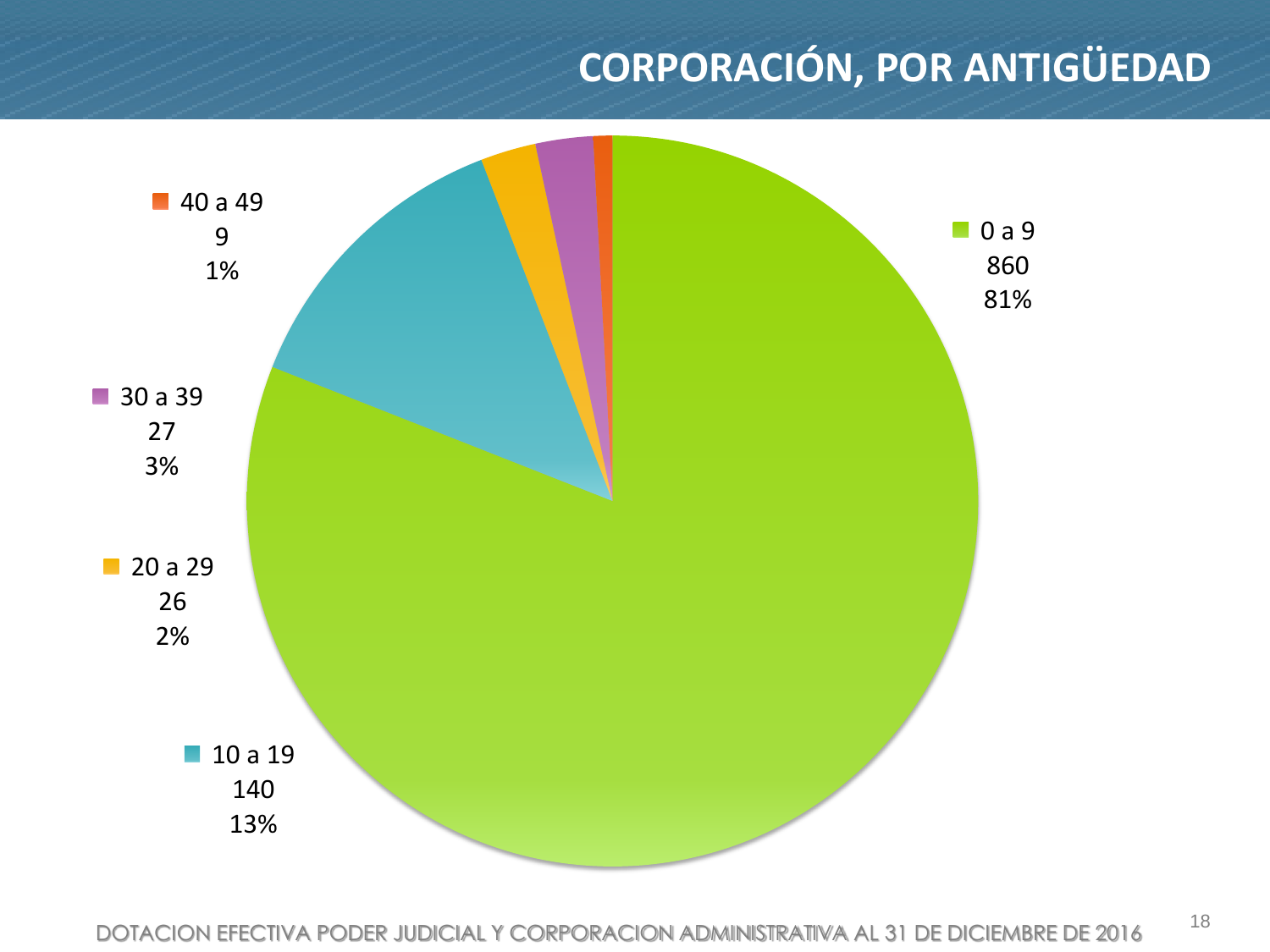#### **PODER JUDICIAL, POR GRADO**



DOTACION EFECTIVA PODER JUDICIAL Y CORPORACION ADMINISTRATIVA AL 31 DE DICIEMBRE DE 2016